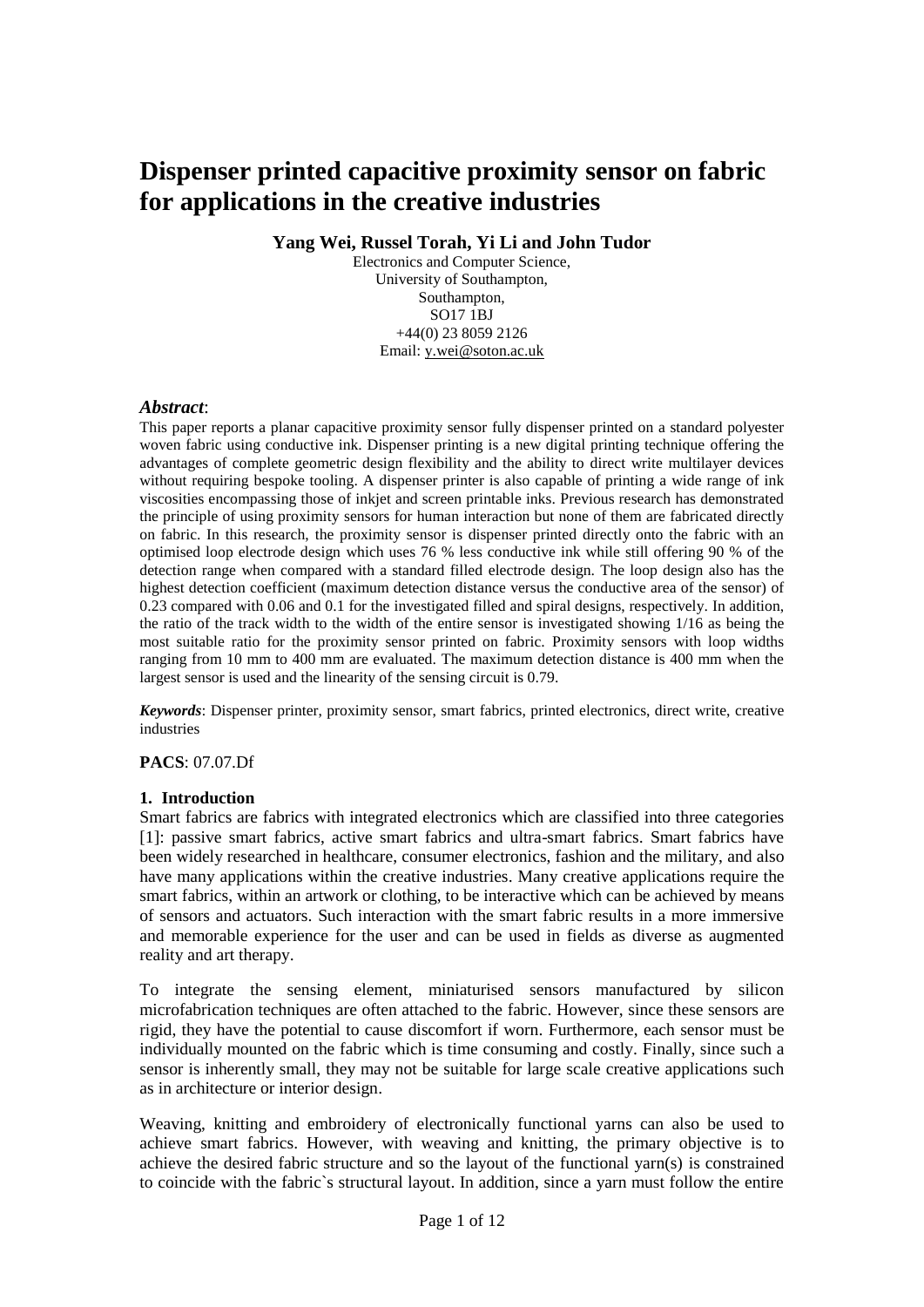length of the fabric, difficulties occur with complex designs, in particular where functionalised yarns need to cross since unwanted connections can occur. Furthermore, weaving and knitting methods may not suit the creative industries since yarns must follow orthogonal directions limiting creative design freedom. Embroidery is also used to create conductive tracks on fabric [2] and has no limitation in yarn direction. It can only embroider one type of yarn at a time but achieving multi-layer, multi-material electrically functional devices is difficult because the embroidery process is very abrasive to the yarns and fabric substrate and can therefore damage the previously embroidered layers resulting in short circuits.

Recent dispenser printing research [3-5] offers an alternative digital smart fabric fabrication technique in which the designs are printed, using electronic inks, directly on the fabric in any geometric layout and only where they are needed without the use of masks, screens or other tooling, thus allowing rapid prototyping, minimising resource usage and maximising fabric breathability. Unlike weaving, knitting and embroidery, dispenser printing provides almost complete design freedom since the printed layers can have any orientation on the fabric without being restricted to following the yarn directions. Further, multilayer devices are simply achieved by printing the devices in a layer-by-layer planar fashion using different electronic inks, as required. Compared with other printing techniques, dispenser printing allows materials with a wider range of viscosities (0.01 to 1,000 Pa.s [6]) to be deposited than screen (3 to 250 Pa.s [7]), inkjet (0.001 to 0.02 Pa.s [8]) and aerosol printing (0.001 to 1 Pa.s [9]). The thickness of each deposited layer can be controlled by means of the dispense parameters allowing selection of a thickness to achieve continuous electronic layers in a single pass.

A proximity sensor detects the presence or absence of a nearby object within a specified distance without requiring any physical contact. This object can be either a conductor or nonconductor depending on the sensing mechanism of the proximity sensor. Such a proximity sensor can be integrated with other printed electronic actuators to form an interactive fabric. It is therefore suitable for integrating interactivity within a smart fabric since the proximity of a person or object may be used to trigger an event. Proximity sensing has been used for applications, such as motion detection/control [10], process control [11] and level control [12]. Sensing the human body such as the arm using proximity sensors has also been reported in the literature [13].

The capacitive mechanism, which changes the measured capacitance of an electrode due to proximity of a grounded object, can be used to sense the proximity of humans and has been achieved on both rigid and flexible substrates [14-17]. Togura *et.al.* used a commercial sensing module to interact with a person in a car [14]. Two sensing electrodes of 50 mm  $\times$ 50mm and 100 mm×100 mm are installed in the instrument panel and the ceiling, respectively, achieving a maximum detection distance of 300 mm. Lee *et.al.* reported a capacitive proximity sensor made of PDMS and copper for robotic applications [15]. Electrode layers were formed by electroplating copper onto a PDMS layer. Five separate layers, including a bump layer, upper and lower electrode layers, an insulation layer and a spacer layer are bonded to form a sensing unit. An array of 256 sensing units on the same substrates results in a total sensor area of 22 mm  $\times$  22 mm. To sense the proximity event, two neighbouring electrodes form a capacitance based on the fringe effect of which the capacitance reduces when the object approaches; a maximum detection distance of 170 mm is achieved. Although the above research illustrates the principle of capacitive detection of human proximity, none of them have been realised on fabric with which their fabrication techniques are not compatible.

To enable a fabric-based proximity sensor, Wijesiriwardana *et.al*. reported a proximity sensor array made by knitting conductive polymer yarns into polyester fabric to form the electrodes [16]. An array (3×3) of nine electrodes with a rectangular pattern of 15 mm  $\times$  18 mm was knitted. The electrode in the middle acts as the sensing electrode and the other eight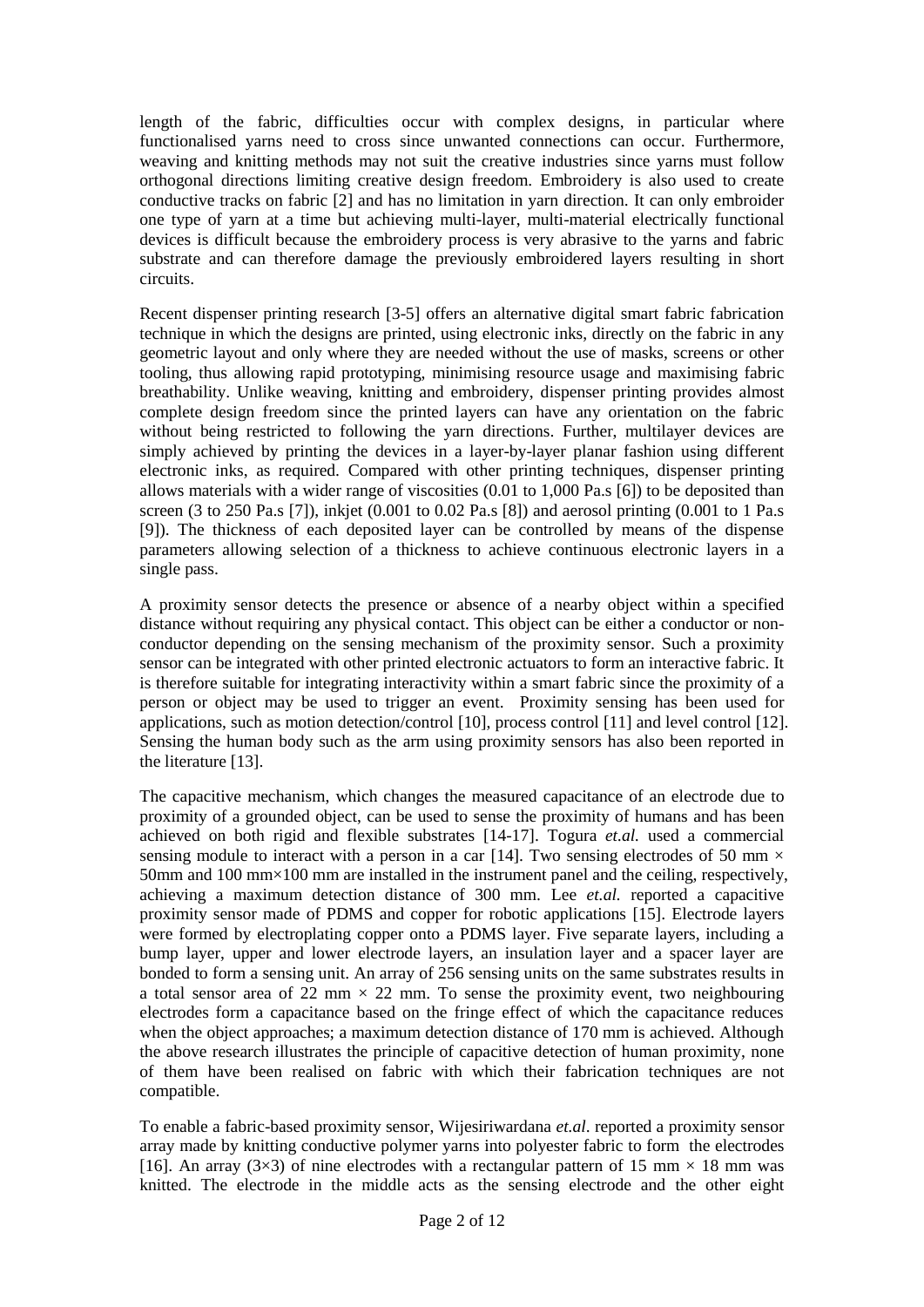surrounding electrodes are grounded. Due to the limitations of knitting, a dielectric fabric has to be attached separately on top of the knitted electrodes to avoid any unexpected electrical connection. Norgia *et.al.* reported a capacitive proximity sensor as a safety switch for cutting off the power from a chainsaw when it is too close to the operator [18]. The conductive wire cloth embedded within the whole garment acts as one electrode and the chainsaw is the other one. When the chainsaw is close to the conductive wire cloth, the safety switch is triggered and the power of the chainsaw is cut off. As a result, 100 mm was achieved as a safety distance for the power being cut off. No detailed results on the distance detected are given and the authors describe this approach as a near field proximity sensor. None of these reported proximity sensors are fabricated by printing directly on the fabric. They all require a complex fabrication process (e.g. MEMS microfabrication processes, knitting) with the limitations described earlier.

This paper reports dispenser printing of a proximity sensor on a 100 % polyester woven fabric. The capacitive proximity sensor consists of a one-layer structure to detect proximity capacitively. This layer is a conductor layer which is the sensing electrode forming one electrode of the capacitor; the object to be detected forms the other electrode. Three electrode designs: filled, spiral and loop, are evaluated in this paper and compared to obtain a trade-off between the amount of ink used and the maximum detection distance. A simple detection circuit based on a proximity sensor chip is presented to allow ease of operation.

#### **2. Proximity sensing mechanisms**

Potential mechanisms that can be used to detect the presence of an object are: inductive [21], optical [19], ultrasonic [20] and capacitive [15]. The inductive mechanism generates an electromagnetic field and detects the eddy current losses when ferrous and nonferrous target objects enter the field [21]. Inductive proximity sensors normally consist of a metal coil, an oscillator, signal detector and an output circuit. The optical mechanism uses light reflection to determine the distance. Different light emitting sources can be used depending on the application, such as lasers with different wavelengths. The ultrasonic mechanism uses a similar principle to optical but based on an ultrasonic wave so colour and transparency of the object do not affect the results. The sensor radiates a series of short ultrasonic pulses and listens for their return from the reflecting object. Once the echo is detected, the distance is then acquired. The ultrasonic mechanism strongly depends on the transmission of air and the sonic reflectivity of the object. The capacitive sensing mechanism changes the capacitance due to the presence of an object. As the approaching object affects the electric field, the capacitance is changed.

<span id="page-2-0"></span>

| <b>Sensing</b><br>mechanism | <b>Sensing</b><br>element    | <b>Detection</b><br>objects          | Normal<br>range                              | <b>Normal detection</b><br>circuit                               | <b>Notes</b>                                  |
|-----------------------------|------------------------------|--------------------------------------|----------------------------------------------|------------------------------------------------------------------|-----------------------------------------------|
| Inductive                   | A metal coil                 | Conductive                           | Coil size<br>dependent                       | LCR oscillator,<br>impedance<br>analyser                         | None                                          |
| Optical                     | Lighting<br>source           | Conductive<br>and non-<br>conductive | Frequency<br>and<br>condition<br>dependent   | I-V converter                                                    | Lenses and<br>object<br>preparation<br>needed |
| Ultrasonic                  | Sound<br>generator           | Conductive<br>and non-<br>conductive | Frequency<br>and<br>condition<br>dependent   | Sensor modules<br>or digital-to-<br>analog converter             | Object<br>dependent                           |
| Capacitive                  | A<br>conductive<br>electrode | Conductive<br>and non-<br>conductive | Conductive<br>electrode<br>size<br>dependent | RC low pass<br>filter, charge<br>amplifier,<br>capacitance meter | None                                          |

Table 1: Comparison between common proximity sensing mechanisms.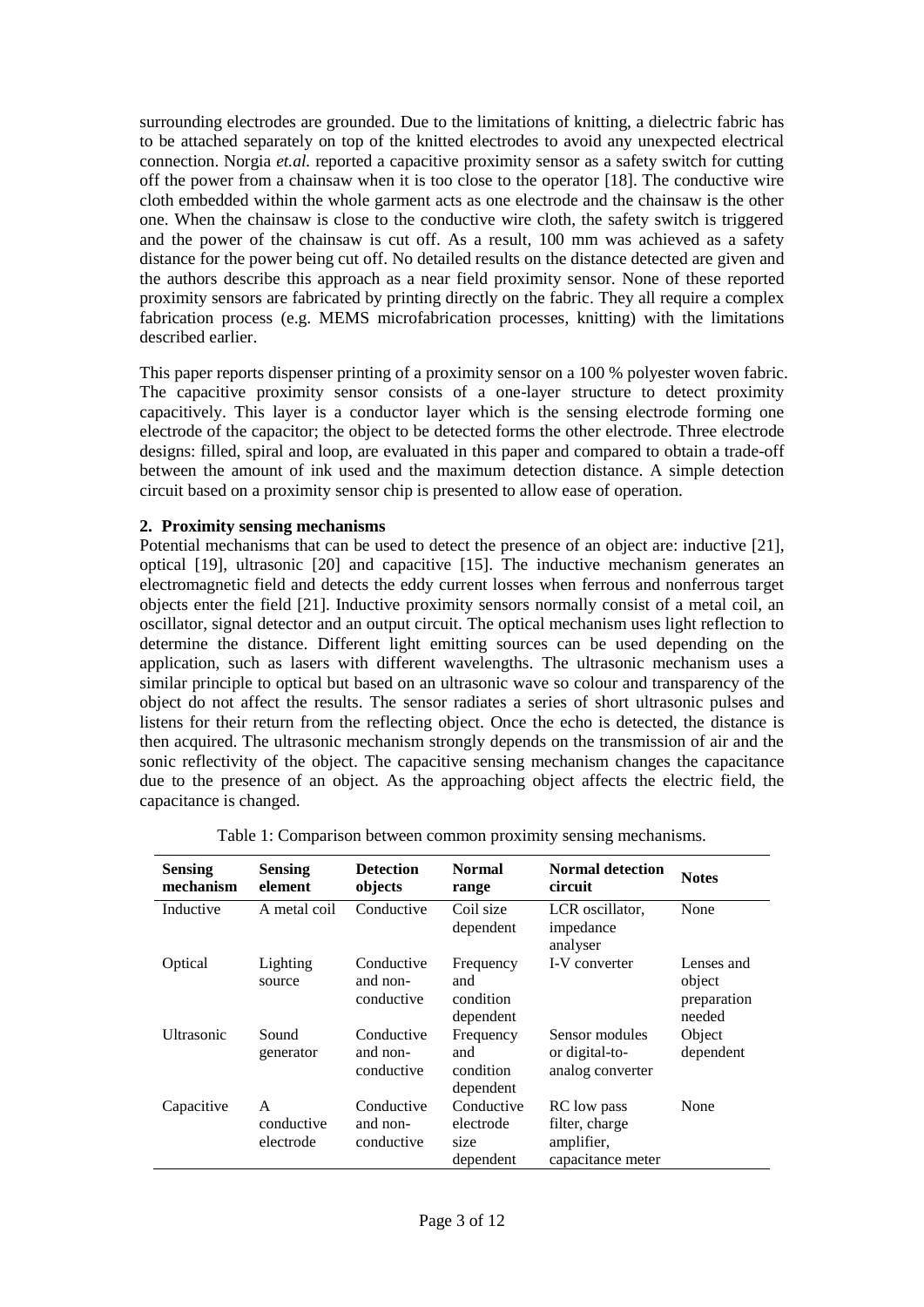[Table 1](#page-2-0) summarises the key parameters of each proximity sensing mechanism. Inductive sensing can only detect conductive objects and the maximum detection range is about the same as the diameter of the sensing coil [21]. Even though both optical and ultrasonic mechanisms are able to detect conductive and non-conductive objects, the complex light source or sound generator respectively are difficult to achieve on fabric. In addition, the detection distance is dependent on the surface finish and material properties of the object being detected. The capacitive mechanism is able to detect both conductive and nonconductive objects so is suitable for detecting people and passive objects. The capacitive mechanism is also simple to set up and needs fewer components compared with other sensing mechanisms. It is the most suitable mechanism for a printed realisation since a simple conductive electrode of any shape can be used as the sensing element. A simple sensing element of any shape is advantageous for creative applications as the sensor can be designed to any artistic shape to meet the designer`s requirements.

#### **3. Design and fabrication**

#### *3.1. Proximity sensor design*

There are two potential sensor configurations [23], shown in Figure 1, of the capacitive proximity sensor.



Figure 1: Two configurations for a capacitively sensing proximity sensor: (a) single electrode and (b) two in-plane electrodes.

Configuration (a) is based on the principle of a parallel plate capacitor and only requires a single conductive plate to form one electrode of the capacitor. The object acts as a virtual earth. When an object, such as a human hand, approaches, the capacitance between the sensing electrode and the object increases. However, the capacitance can also be altered by other surrounding objects resulting in a false detection. Configuration (b) is based on the principle of electric field fringe effects and consists of two conductive electrodes adjacent to each other in the same plane. One acts as the positive electrode and the other acts as the negative electrode. Approaching objects influence the electric field between the two electrodes and the capacitance reduces when the object approaches. In this work, the single electrode configuration (a) is selected because it has a simpler structure and is easier to print compared with configuration (b) so is more suited to larger scale applications. In addition, since only a single conductive electrode is required, the geometric design of such electrode has no restrictions therefore suiting creative applications in which the appearance of the sensor may be important.

The influence of the sensing electrode design on the performance was evaluated by using three patterns with the same outer dimensions  $(L \times L = 40 \text{ mm} \times 40 \text{ mm})$ , shown in [Figure 2.](#page-4-0)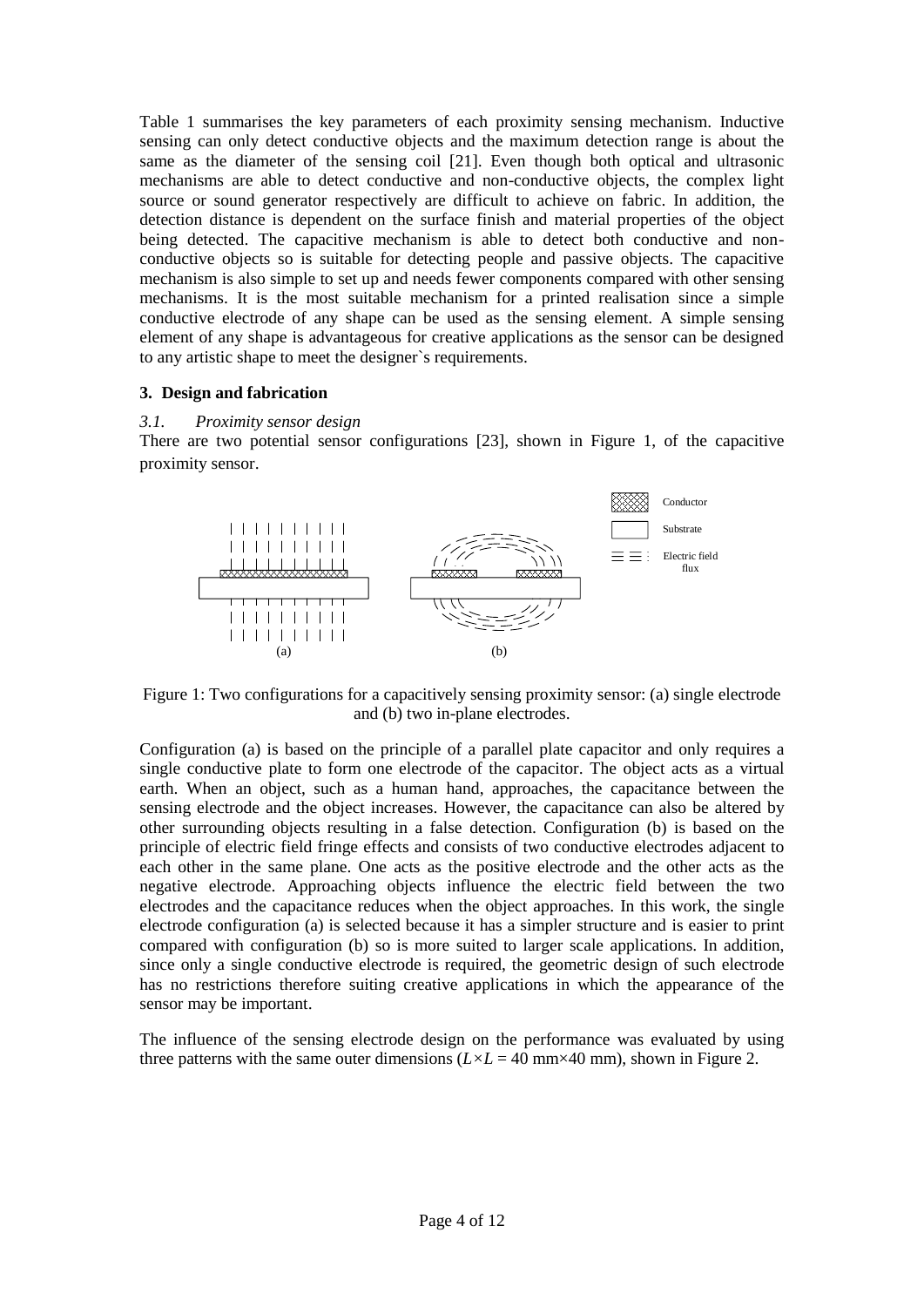

Figure 2: Three sensing electrode patterns (shown in grey) for the initial evaluation.

<span id="page-4-0"></span>Electrode (a) is a standard filled pattern with the conductive material being evenly printed throughout the entire area. Electrode (b) is a spiral design in which both the width of the track *a* and the gap between tracks *b* is 2.5 mm. Electrode (c) is a design in which the conductive material is only printed in a loop of which the track width *a* is 2.5 mm. In this particular example, square patterns are printed to suit the design although other geometric patterns are possible such as circular.

#### *3.2. Printing of the capacitive proximity sensor*

The dispenser printer is a bespoke machine [3-5] developed at the University of Southampton. The material is deposited via a pressurised syringe onto the substrate which is controlled in three dimensions using an XYZ stage system according to the desired printed pattern. The printing resolution is dependent on the accuracy of each moving stage, the size of the syringe nozzle and the material rheology. The amount of ink deposited is controlled by the pressure acting on the syringe and the printing mode used (i.e. droplet or continuous printing).

The substrate used is a 360 µm thick, 100 % polyester woven fabric supplied by Berger Textil, Germany. This fabric is one of the most common fabrics used in the creative industries and is the base material for inkjet printed display banners, exhibition stands and window blinds [24]. A woven fabric was chosen for this work because it is more common in the construction of these applications than plastic film; fabric will conform to the desired structure more easily and the weave structure allows the fabric to stretch where needed without damaging the printed layers. Fabinks TC-C4001, supplied by Smart Fabric Inks ltd [25], is used as the conductor since it is compatible with dispenser printing and the fabric. Once cured at  $130^{\circ}$ C, which does not damage the fabric, it has a conductivity of  $1.2 \times 10^6$  S/m. Before printing, the fabric is pre-cut to 100 mm by 100 mm and then mounted onto an alumina tile as a rigid supporting platform. The dispenser printing parameters are summarised in [Table 2.](#page-4-1) The conductive ink consists of silver flakes blended with a polymer binder, printing enhancement additives and solvent. The printed films pass the standard industrial tape and scratch tests but full abrasion resistance has not been tested.

| <b>Parameter</b>    | Value            |  |  |
|---------------------|------------------|--|--|
| Dispensing time     | $30 \text{ ms}$  |  |  |
| Dispensing pressure | 50 kPa           |  |  |
| Vacuum pressure     | 1 kPa            |  |  |
| x-resolution        | $0.5 \text{ mm}$ |  |  |

y-resolution 0.4 mm

Curing  $130 \degree C 15 \text{ mins}$ 

<span id="page-4-1"></span>Table 2: Printing parameters of the conductive ink.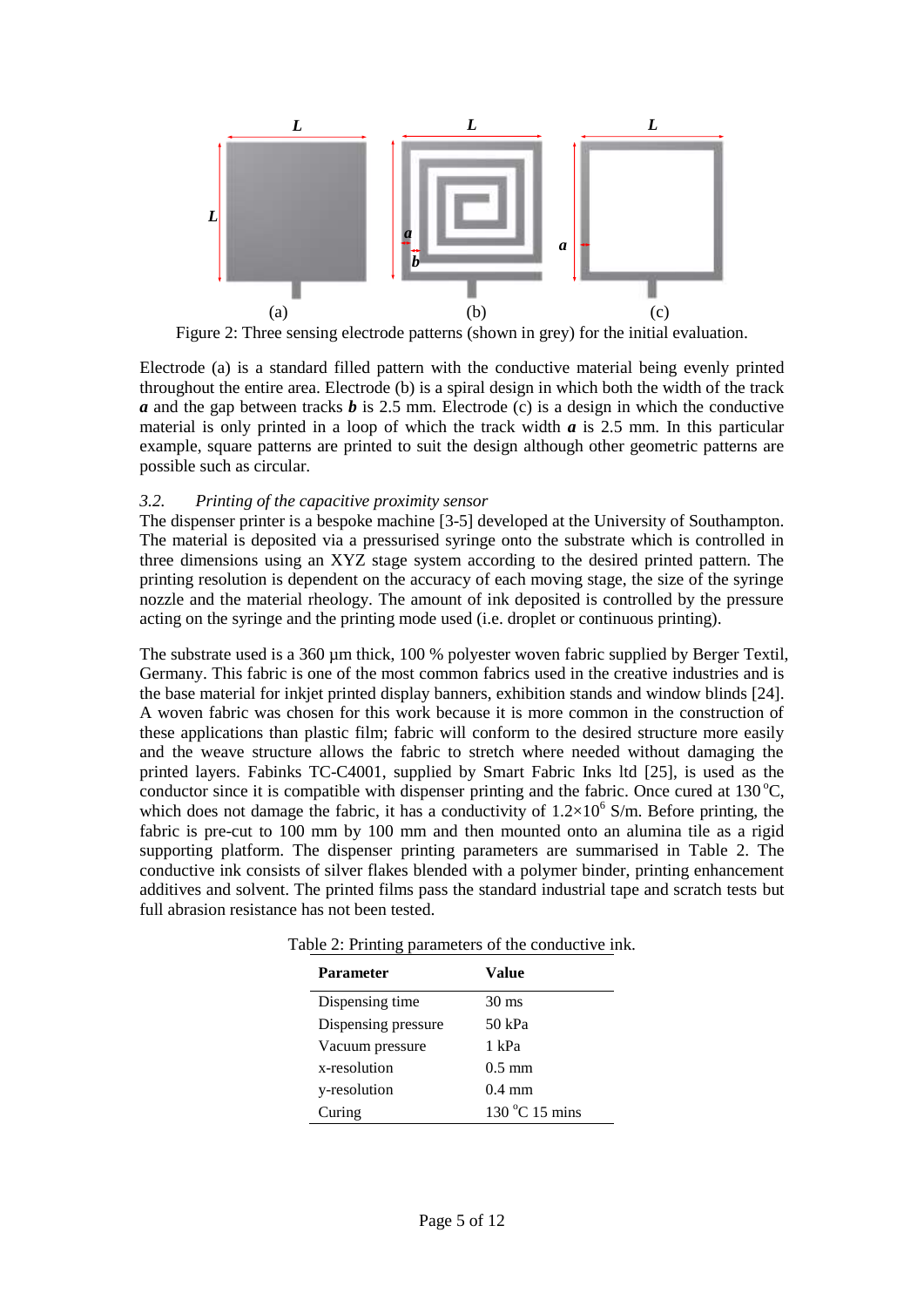

<span id="page-5-0"></span>Figure 3: Printed proximity sensors on fabric with different designs: (a) filled, (b) spiral and (c) loop.

[Figure 3](#page-5-0) shows three printed proximity sensor designs on the fabric. The printed conductor surface is smooth without any bubbles or wrinkles and an average thickness of 35 µm over three designs is obtained. There is no observable damage to the fabric due to the curing process, confirming compatibility between the ink and fabric.

## **4. Proximity sensor testing**

## *4.1. Sensing circuit design*

All sensing circuits reported in the literature are bespoke and no detailed information on their detection method is disclosed. To achieve the proximity sensor functionality, a commercially available proximity sensor integrated circuit (IC), Microchip MTCH112, is selected [26]. The MTCH112 has a maximum supported input capacitance of 40 pF and can be configured to either provide two independent capacitive proximity sensing channels or to provide one sensor channel and an active guard electrode which reduces susceptibility to external electrical noise. This can be used to reduce the effect of stray capacitance on the sensor electrode and the interconnections between the sensor electrode and the IC. It automatically adjusts, and is able to reduce, the effect of environmental effects whilst still allowing transient effects to be observed. In addition, the MTCH112 does not require any external components to operate and has a small footprint of 3 mm by 3 mm, therefore providing a space efficient solution.

The MTCH112 produces a 13 bit value which represents the proximity sensor reading; it also produces an automatically tracking baseline level reading, as a 13 bit value, which provides a reference related to environmental conditions. By considering the difference between the sensor reading and the baseline value, the change in sensor reading due to the introduction of an object can be distinguished from the sensor reading attributable to the sensor interconnections and stray capacitances due to the mounting of the smart textile.

For this particular application, the printed proximity sensor is connected to one sensing channel through a coaxial cable of which the metallic shield is connected to the other sensing channel to achieve an active guard. Using a coaxial cable will minimise the influence from the surrounding objects during the testing and this cable is only connected to the edge of the creative application thus not interfering with the aesthetic of the design. The entire circuit is driven by a PC through a USB cable and the proximity detection event is indicated by an LED which is connected at the output pin of the MTCH 112.

## *4.2. Comparison of the proximity sensor designs*

The three designs shown in [Figure 3](#page-5-0) were first simulated using COMSOL Multiphysics finite element modelling using the Electrostatics module to evaluate the capacitance change as a function of distance. In the simulation, the distance represents that between the sensing electrode, shown in [Figure 3,](#page-5-0) which is of thickness 30 µm and a second conductive plate of dimensions 18 cm by 12 cm by 2 cm which represents the human hand. The separation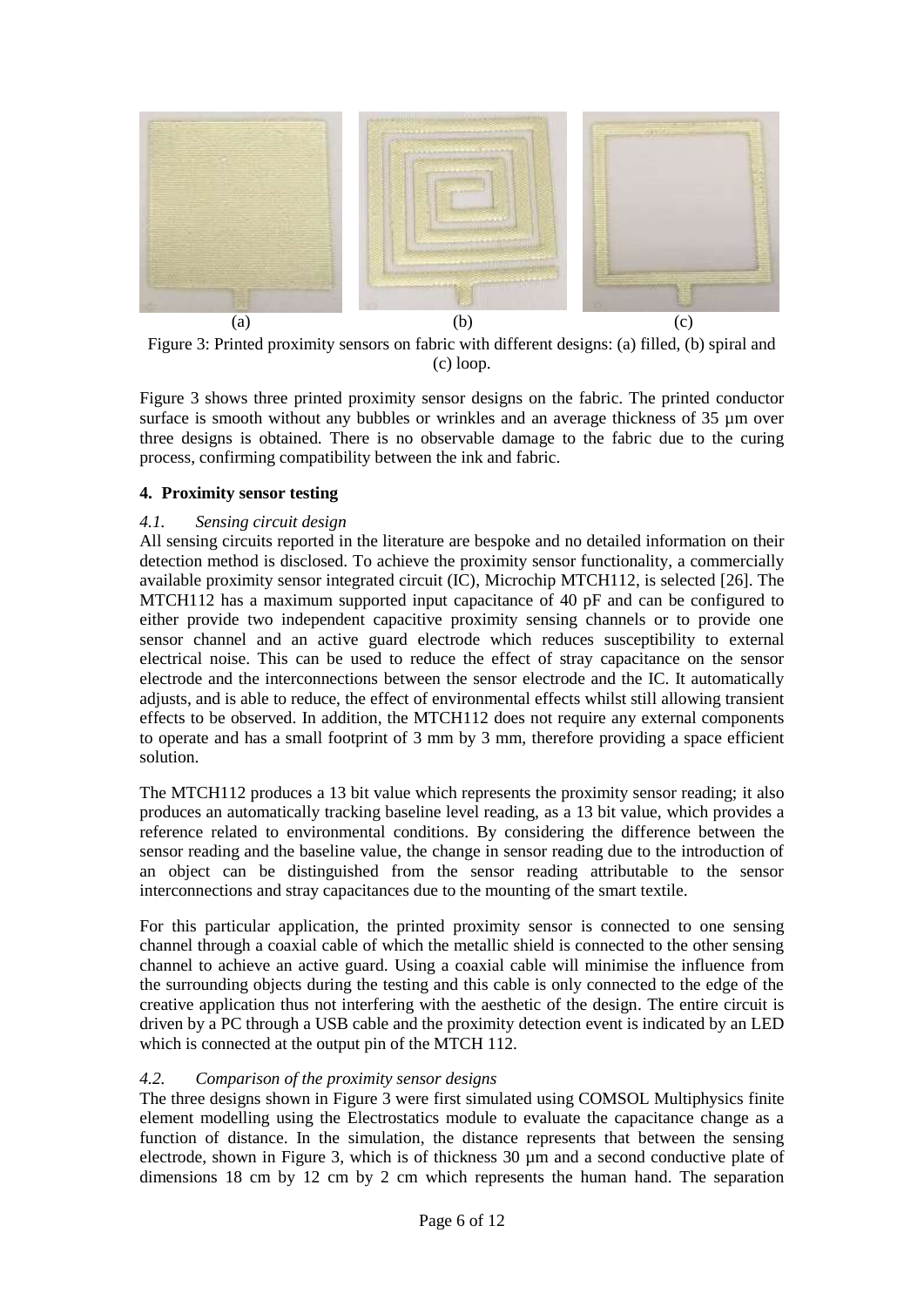between the two plates is air and the mesh was defined as 'extremely fine' for the two plates and the air in between. The material parameters (conductivity, dielectric constant and density) of the printed silver sensing plate and the fabric were approximated by those of pure solid silver and polyester.

In the simulation, the driven voltage is 3.3 V which is the maximum operating voltage of the proximity sensing IC. [Figure 4](#page-6-0) shows the simulated capacitance change as a function of distance.



Figure 4: COMSOL capacitance change simulation.

<span id="page-6-0"></span>The simulated capacitance change of the loop design is smaller than that of the other two designs for all simulated distances because of its smaller electrode area whereas the filled design has the maximum capacitance change of the three designs. Each proximity sensor was individually connected to the sensing circuit and was laid on a horizontal flat surface to minimise the stray capacitance and maximise the percentage change in capacitance. A human hand vertically approached the sensor from above as this approach produces the maximum change in capacitance resulting in a reference performance. If the sensor plate is approached at an angle to the vertical then the sensor output will be reduced. The detection distance was measured using a plastic ruler, to avoid potential interference, which was located next to the sensor. Three samples of each design were tested three times under the same conditions. [Figure 5](#page-6-1) compares the maximum detection distance of the three proximity sensor designs. The simulation in [Figure 4](#page-6-0) shows that the overall trend is that, after approximately 80 mm, the change in capacitance is small which ultimately limits the maximum detection distance.



<span id="page-6-1"></span>Figure 5: Maximum detection distances of three designs.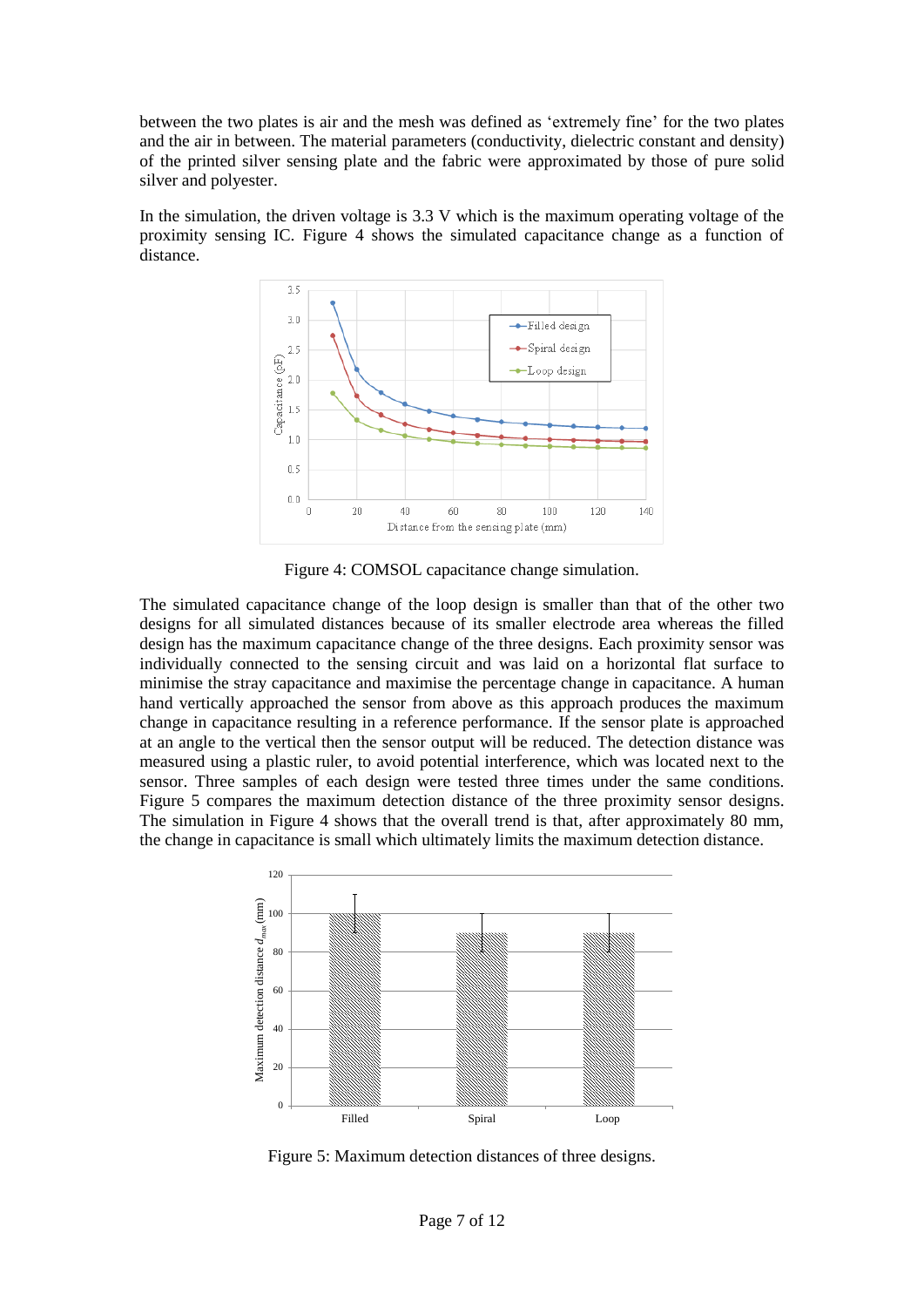The filled pattern has a slightly higher detection distance as its capacitance change is the highest of the three designs. The maximum detection distance of the filled pattern is 10 % higher than that of the other two designs due to the size of the conductive area which matches with the results shown in [Figure 4.](#page-6-0) The amount of conductive ink used to print the three designs was 0.96 g, 0.54 g and 0.23 g for the filled, spiral and loop designs, respectively. There is a less than 1 % difference between the loop and spiral designs in terms of the maximum detection distance. The loop design is therefore the preferred solution offering a compromise between detection range and quantity of ink required: it uses ~76 % less ink but still offers 90 % of the range of the filled design.

To quantify the performance of the proximity sensing for a given conductive area, the detection coefficient  $(\eta_d)$ , defined as the ratio of the maximum detection distance  $(d_{max})$  to the total conductive area (*Acs*) used as the sensing electrode, is introduced.

$$
\eta_d = \frac{d_{\max}}{A_{cs}}
$$



For each sensing electrode design, the detection coefficient is shown i[n Figure 6.](#page-7-0)

Figure 6: Detection coefficient of each sensing electrode design.

<span id="page-7-0"></span>It is shown that the loop design achieves the maximum detection coefficient (i.e. 0.23) of the three designs. Considering the amount of ink being used for the filled and spiral designs, the loop design requires less conductive ink and reduces the area of the fabric being printed so that the printing time required to produce a large area can be minimised and the impact on the fundamental fabric properties, such as breathability and flexibility, are minimised.

#### *4.3. Comparison of loop designs with different width ratios*

The ratio of the track width  $(L_l)$  to the total width of the proximity sensor electrode  $(L)$  is defined as σ, shown in [Figure 7:](#page-8-0)

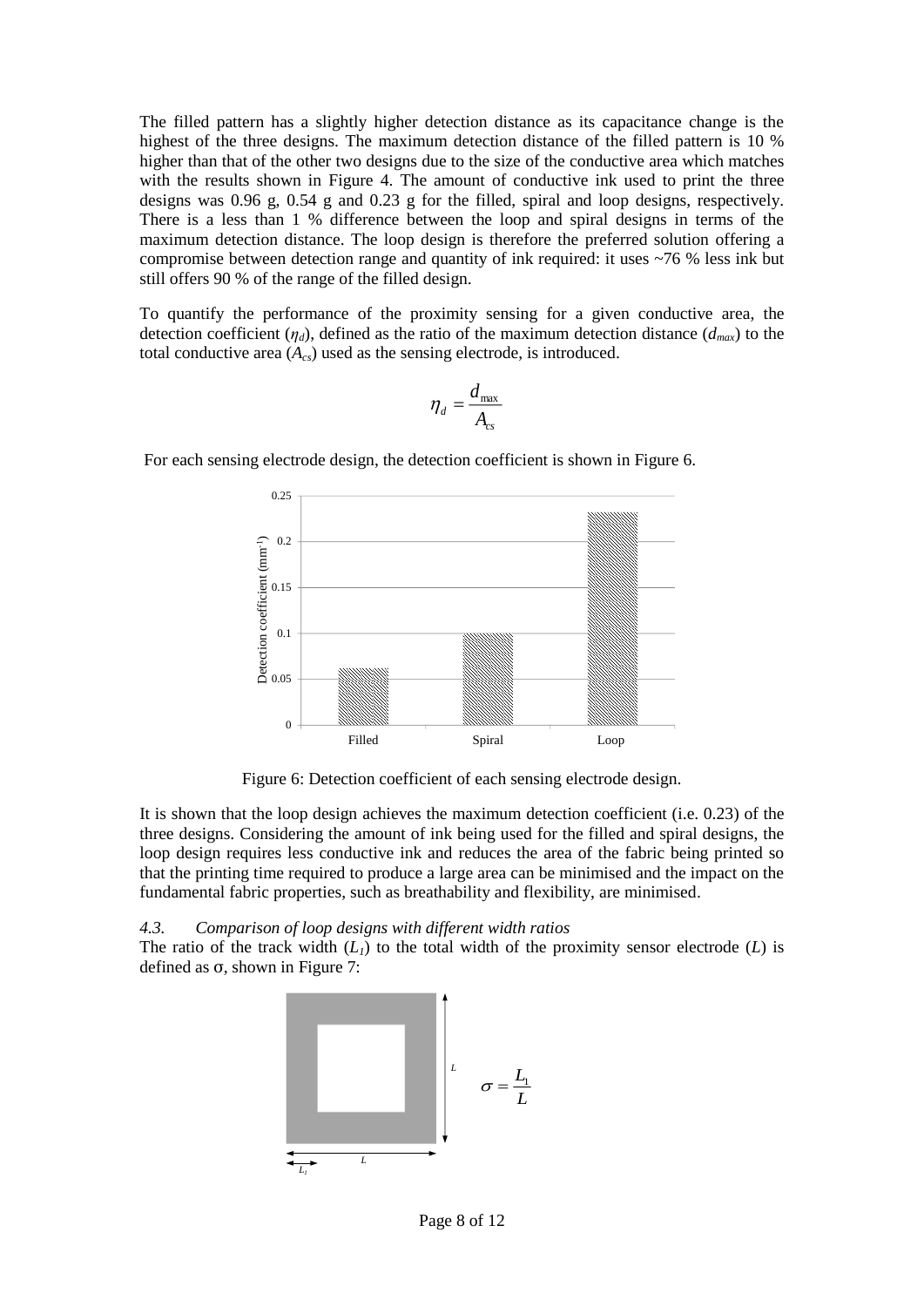Figure 7: Width ratio (σ) of the loop design.

<span id="page-8-0"></span>In the previous section, a loop design with a width ratio of 1/16 was tested resulting in a loop design with the highest detection coefficient and least usage of conductive ink. To further investigate the loop design, the overall area was fixed at 40 mm x 40 mm and the width of the loop  $L<sub>1</sub>$  varied, as shown in [Figure 8.](#page-8-1)



<span id="page-8-1"></span>Figure 8: Loop designs with the width ratio of: (a)  $\sigma$ =1/4; (b)  $\sigma$ =1/8; (c)  $\sigma$ =1/16; (d)  $\sigma$ =1/32.

The resultant printed proximity sensors are shown in [Figure 9.](#page-8-2)



<span id="page-8-2"></span>Figure 9: Dispenser printed proximity sensors with the width ratios shown in [Figure 8.](#page-8-1)

The amounts of conductive ink used to print the above designs are 0.72 g, 0.42 g, 0.23 g and 0.12 g for width ratios of 1/4, 1/8, 1/16 and 1/32, respectively. The maximum detection distance of each printed sensor was evaluated using the same setup with the sensor laid on a flat wooden lab bench. The results are shown in [Figure 10.](#page-8-3)



Figure 10: Maximum detection distance (*dmax*) as a function of the width ratio (σ).

<span id="page-8-3"></span>The detection coefficients are 0.06 mm<sup>-1</sup>, 0.08 mm<sup>-1</sup>, 0.12 mm<sup>-1</sup>, 0.24 mm<sup>-1</sup> and 0.41 mm<sup>-1</sup> for each width ratio of 1, 1/4, 1/8, 1/16 and 1/32, respectively. The results show that a smaller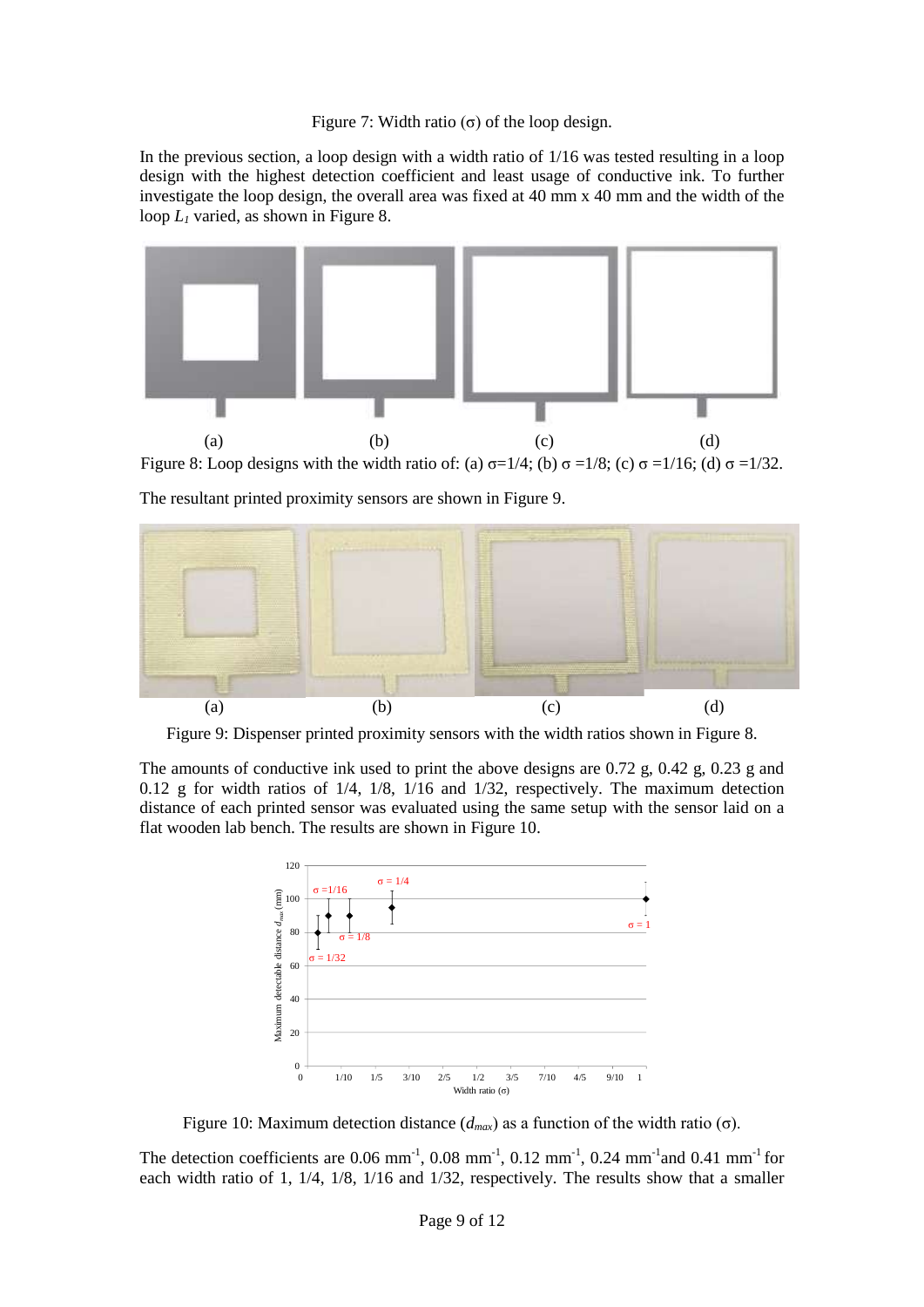width ratio improves the detection coefficient but a width ratio of 1/32 on fabric is the limit of the current printer. From [Figure 10,](#page-8-3) it is found that the maximum detection distance does not change significantly when the ratio ( $\sigma$ ) is above 1/16, but drops once the ratio is below this. There is no significant difference in terms of the maximum detection distance between the width ratios of  $1/16$ ,  $1/8$  and  $1/4$  as the discrepancy between them is  $\sim$  5 %. Therefore, a ratio of 1/16 is chosen as a trade-off ratio for the future sensor electrode design because:

- 1/16 width ratio allows the proximity sensor to achieve 90% of the detection range of the filled sensor with a 1/1 width ratio;
- 1/16 width ratio uses 76 % less conductive ink compared with that for the filled sensor and therefore minimises the amount of the conductor used to achieve a comparable detection distance

#### *4.4. Maximum detection distance as a function of sensing electrode size at a width ratio of 1/16*

Having selected a width ratio of 1/16 for the printed loop sensor, different outer lengths (*L*), ranging from 10 mm to 400 mm, were tested using the same setup and circuit described above. [Figure 11](#page-9-0) shows the maximum detection distance of different sized printed loop sensors with the same width ratio of 1/16.



<span id="page-9-0"></span>Figure 11: Maximum detection distance *dmax* as a function of the proximity sensor width *L*.

From [Figure 11,](#page-9-0) it is shown that the maximum detection distance increases with the sensor size. The linearity of the sensing circuit is then calculated resulting in 0.79 and therefore allowing the hypothesis that any electrode larger than 400 mm will produce a maximum detection distance being approximately equal to its width.

# **5. Conclusions**

A capacitive proximity sensor has been dispenser printed onto a polyester fabric in the form of a loop design. The loop design is selected because the quantity of conductive ink is reduced by 76 % whilst achieving 90 % of the maximum detection distance compared with the standard filled design. The loop design also has the highest detection coefficient, comparing detection distance with conductive area, of 0.23 compared with 0.06 for the filled and 0.1 for the spiral designs. A width ratio of 1/16 is selected because it is the lowest ratio at which the maximum detection distance is not significantly  $(-10\%)$  lower compared with the filled design. In addition, using the loop design maximises the remaining fabric area for printing colour images or other functionality as the proximity sensor design can be placed around the border.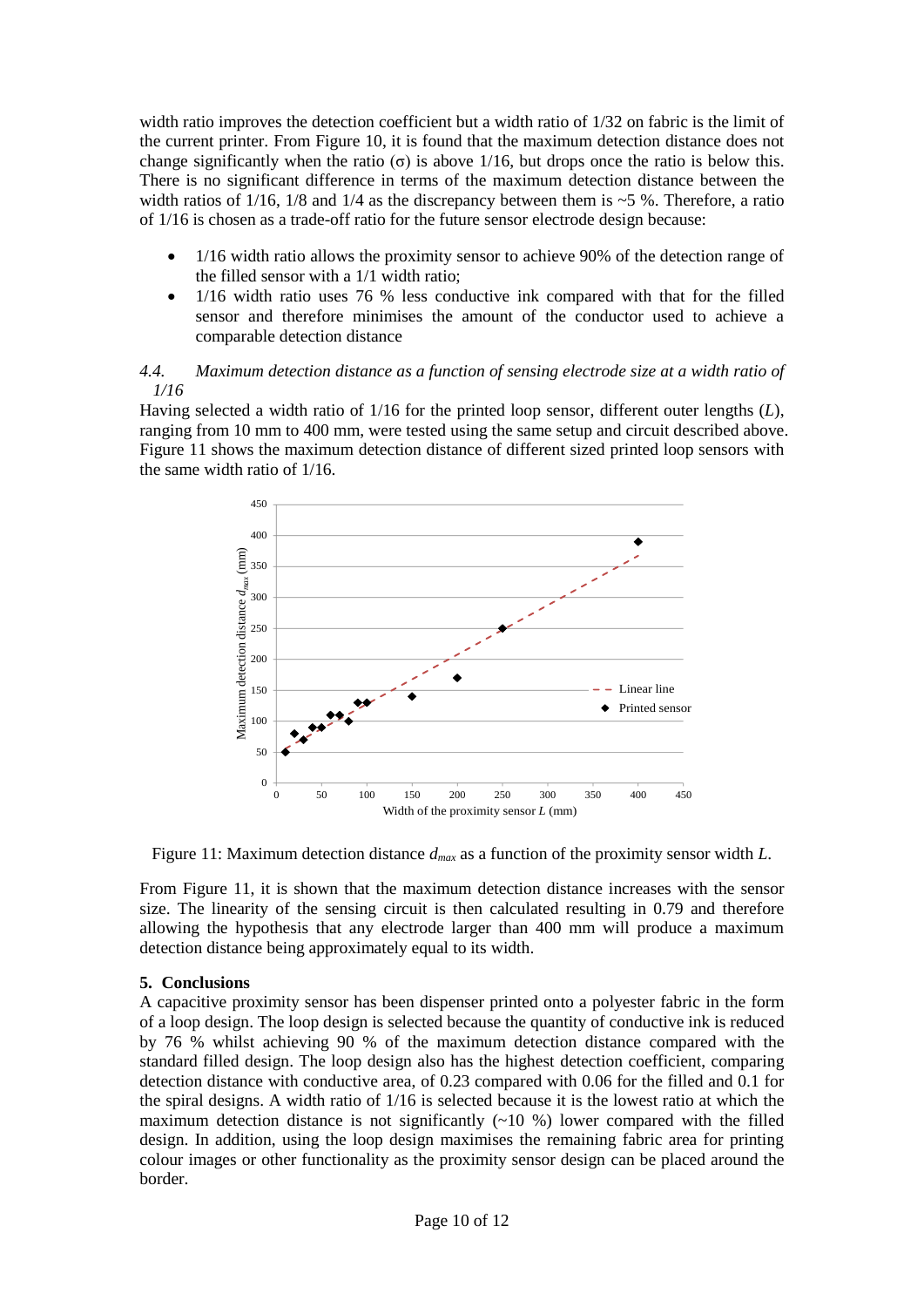Using a Microchip MTCH112 allows the simplicity of the sensing circuit to be achieved since no external components are needed for operation, thereby providing a space efficient solution and reducing the complexity of operation. Having tested printed proximity sensors with different sizes ranging from 10 mm to 400 mm, the linearity of the sensing circuit is calculated to be 0.79. A large detection distance implies that the proximity sensor is able to interact with the people in large-scale creative applications. In addition, the sensing circuit is based on a commercially available proximity sensor IC thus making this system potentially more compact and easier to obtain than the bespoke systems used in the literature.

# **6. Acknowledgements**

The authors acknowledge the funding from the EU (Grant No.: CP-FP-INFSO-FP7-610414) for the smart fabrics research project CREATIF (http://www.creatif.ecs.soton.ac.uk) under which this work was carried out. The authors would like to thank Smart Fabric Inks Ltd for supplying the printable conductive paste.

All data supporting this study are openly available from the University of Southampton repository at http://doi:10.5258/SOTON/388277.

# **7. References**

- [1]. X. Tao, Wearable Electronic and Photonics, Woodhead Publishing and CRC press, 2005.
- [2]. J. Meyer, P. Lukowicz and G. Troster, "Textile pressure sensor for muscle activity and motion detection," in *10th IEEE International Symposium on Wearable Computers*, Montreux, Switzerland, 2006.
- [3]. M. de Vos, R. Torah and J. Tudor, "A novel pneumatic dispenser fabrication technique for digitally printing electroluminescent lamps on fabric," in *Symposium on Design Test Integration and Packaging of MEMS and MOEMS (DTIP)*, Montpellier, 2015.
- [4]. Z. Ahmed, R. Torah and J. Tudor, "Optimisation of a novel direct-write dispenser printer technique for improving printed smart fabric device performance," in *Symposium on Design Test Integration and Packaging of MEMS and MOEMS (DTIP)*, Montpellier, 2015.
- [5]. Y. Wei, R. Torah, Y. Li and J. Tudor , "Dispenser printed proximity sensor on fabric for creative smart fabric applications," in *Symposium on Design Test Integration and Packaging of MEMS and MOEMS (MEMS)*, Montpellier, 2015.
- [6]. C. C. Ho, "*Dispenser printed zinc microbattery with an ionic liquid gel electrolyte*," Journal of Micromechanics and microengineering, **20**, 2010.
- [7]. R. Dorey, Ceramic thick films for MEMS and microdevices, Elsevier Inc. 2011.
- [8]. S. Hoath, G. Martin and I. Hutchings, "Effects of fluid viscosity on drop-on-demand ink-jet break-off," in *International Conference on Digital Printing Technology*, 2010.
- [9]. Optomec Aerosol System, Available at: [http://www.optomec.com/printed](http://www.optomec.com/printed-electronics/aerosol-jet-technology)[electronics/aerosol-jet-technology](http://www.optomec.com/printed-electronics/aerosol-jet-technology) [Accessed: 19/2/2016].
- [10]. E. Cheung and V. J. Lumelsky, "*Proximity sensing in robot manipulator motion planning: system and implementation issues*," IEEE Transactions on Robotics and Automation, **5**, pp. 740-751, 1989.
- [11]. R. Volpe and R. Ivlev, "A survey and experimental evaluation of proximity sensors for space robots," in *IEEE International Conference on Robotics and Automation*, 1994.
- [12]. L. C. Maier, "Apparatus and method for determining liquid levels". US Patent 4908783, 1987.
- [13]. J. L. Novak and J. T. Feddema, "A capacitance-based proximity sensor for whole arm obstacles avoidance," in *International Conference on Robotic and Automation*, Nice, France, 1992.
- [14]. T. Togura, K. Sakiyama, Y. Nakamura and K. Akashi, "*Long range human body sensing modules with capacitive sensor*," Automotive products R & D department, Electronic Components R & D, 2009.